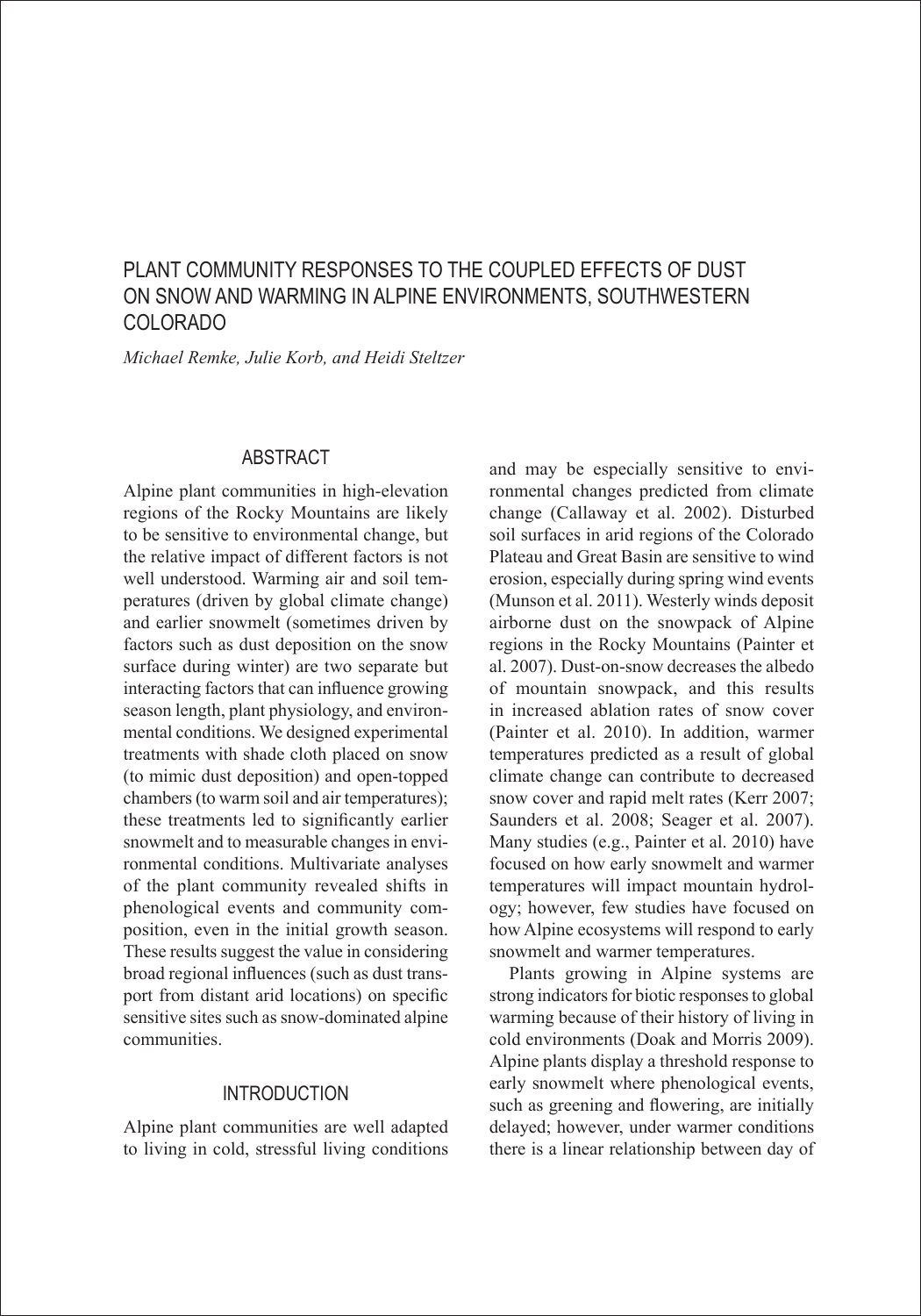snowmelt and plant greening and flowering (Steltzer et al. 2009; Wipf et al. 2006). Doak and Morris (2010) show that in the Northern Hemisphere, southern elevation limits and the latitudinal boundaries of plant communities have shifted north. Warming temperatures also tend to decrease plant survival rates. But plants that persist under elevated temperatures display increased above-ground biomass (Doak and Morris 2010). These confounding responses may be the result of early snowmelt exposing plants to diurnal temperature changes and frost damage, while warmer temperatures extend the growing season allowing plants with high-frost tolerance to photosynthesize over a longer period of time.

Plant communities are often the product of a balance of competitive and facilitative interactions (Wipf, Rixen, and Mulder 2006). Generally, abiotic stress and competition are inversely related; as abiotic stress decreases, competition increases (Callaway et al. 2002; Maestre and Cortina 2004; Rixen and Mulder 2009; and Wipf, Rixen, and Mulder 2006). In Alpine systems, abiotic stress is the product of cold environments and short growing seasons. Thus, warmer temperatures and earlysnowmelt alleviate abiotic stress and favor a more competitive environment (Brooker et al. 2007). Plant phenology can be a powerful indicator of species responses to changing conditions (Lau and Lennon 2012). Few studies have examined how Alpine plant communities will respond to the coupled effects of early snowmelt and warming temperatures (Agrawal et al. 2007).

In this experiment, we conduct a climate manipulation study to examine how Alpine plant communities in southwestern Colorado respond to early snowmelt and warming temperatures. We used black shade fabric to decrease snow albedo and accelerate snowmelt to open top artificial warming chambers (OTCs) to simulate an increased air temperature of 2°C. We have three main objectives: 1) to determine if early snowmelt and warming temperatures extend the growing season in an Alpine environment; 2) to asses environmental factors that may contribute to plant stress under contemporary conditions, accelerated snowmelt, warming, and accelerated snowmelt coupled with warming; and 3) to determine how plant communities respond to changes in the timing of snowmelt and increased temperatures. We predict that accelerated snowmelt alone will not significantly lengthen the growing season due to exposure to cold nighttime temperatures; however, accelerated snowmelt coupled with warmer temperatures will likely expand the growing season. We also predict that warmer temperatures alone will lengthen the growing season by alleviating abiotic stress. Plant communities will likely show minimal response to early snowmelt alone. Nevertheless, warmer temperatures and especially warmer temperatures combined with early snowmelt will cause plants to change the timing of key phenological events.

### METHODS

### Growing Season Length

STUDY SITE SELECTION. Our study site is located at 3,688 m (12,100 ft.) on a southerly aspect adjacent to Grand Turk on Molas Pass in the San Juan Mountains, San Juan National Forest, southwestern Colorado (see plate 10). The study site is within 2 km from San Juan County Road 30 for easy summer access and winter travel. The region has an average daily temperature of 1.25°C, a maximum of 17°C in July, and a minimum of -31°C in January. The area receives an average of 45.48 cm of precipitation a year with about 26.38 falling in the form of rain during the summer and 19.1 cm falling as snow (measurements given are in water content).

EXPERIMENTAL DESIGN. Ten  $8 \times 12$  m experimental plots were established at the study site using a random block design. Five plots had a snow manipulation treatment that used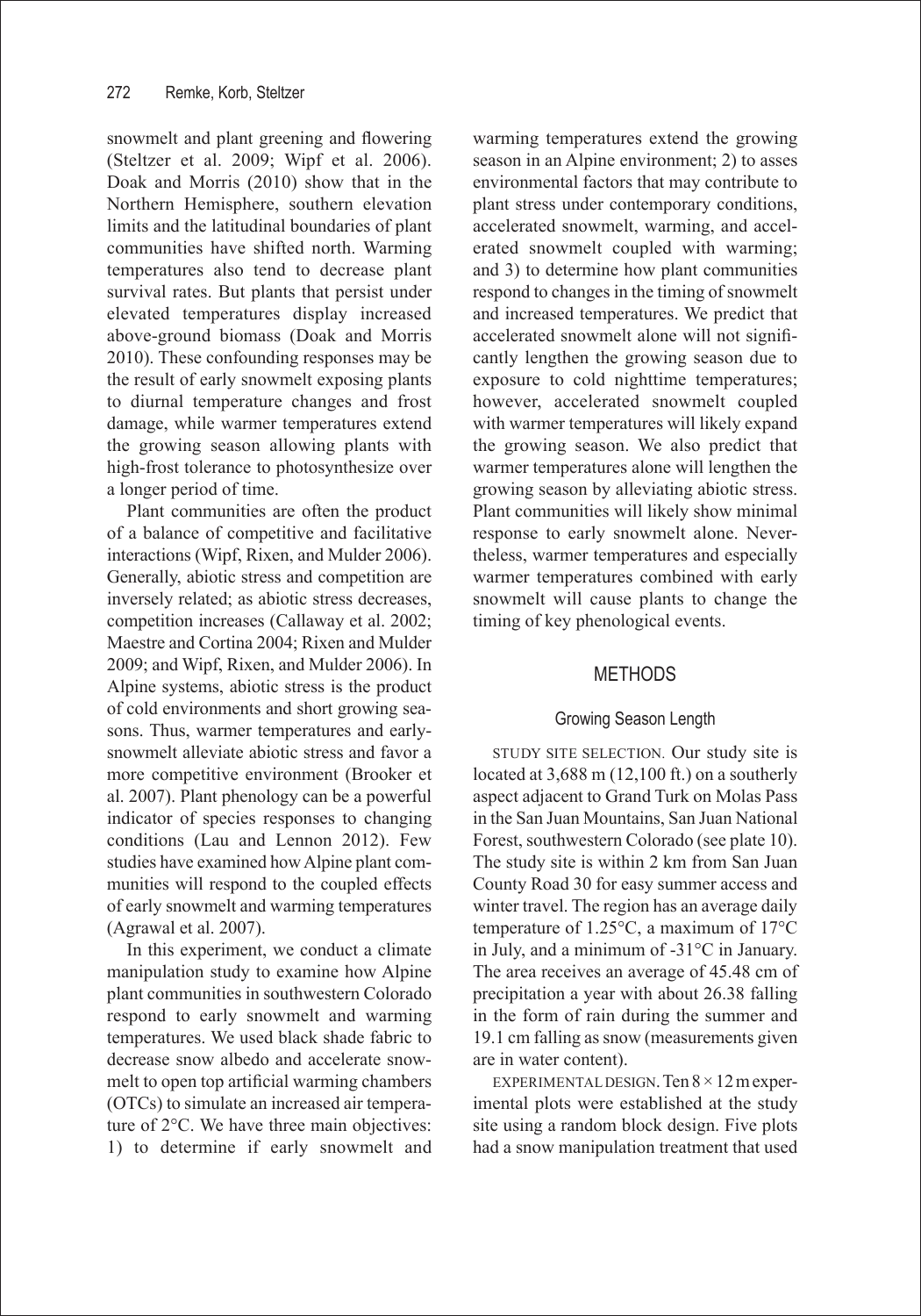black shade fabric to increase energy absorption and mimic the effects of dust-on-snow to increase snowmelt. An additional five plots served as controls with no shade fabric. Plots were assigned as control plots or snow manipulation plots randomly within blocks. Each block had one advanced snowmelt plot and one control plot. Steltzer and others (2009) illustrated nearby Senator Beck Basin that adding black shade fabric when the snow depth is approximately 1 m will successfully advance snowmelt by nearly two weeks. Variations in microclimate created heterogeneity in the snowpack at our study site that resulted in variable snow depths. The experimental plots were located approximately 10 m apart at midslope to decrease the effects of adjacent plots and upslope areas (Steltzer et al. 2009).

Within each of the 10 experimental plots, 4 roughly  $1 \times 1$  m subplots were established: 2 subplots with an OTC and 2 subplots with no OTC. Subplots were located randomly within the larger plots assuming they had less than 20% bare ground or rock cover. The OTCs were randomly assigned to subplots. Each OTC is a trapezoid fiberglass (Sun-Lite HP Fiberglass 2 mm from Solar Components, Manchester, NH) unit made up of 5 panels with the following dimensions: 29 1/4″ (bottom)  $\times$  20 1/2" (top)  $\times$  18" (height).

THE TIMING OF SNOWMELT. Site reconnaissance trips were done every 2 weeks, starting in mid-March, to monitor snow depth. Black shade fabrics were set up at the end of March when snow depth was about 1 m. At least 10 snow-depth measurements were taken, and at least 2 snow pits were dug around the study site during each reconnaissance trip. Thermochron I-button temperature data loggers (Embedded Data Systems, Lawerenceberg, KY) were installed at the soil-snow surface, 5 cm, 10 cm, and 15 cm above the soil surface to determine the exact day plots became snow free.

WARMING TEMPERATURES. The OTCs were set up on subplots the first day when plots were 80% snow free. At this time, I-button temperature loggers were installed at the soil surface and five cm above the soil surface. Temperatures were recorded at onehour intervals until the end of the season.

STATISTICAL ANALYSIS. The I-button temperature data from each treatment was used in combination with the day of year plots became snow free to determine the number of growing-degree days for each treatment. Growing-degree days can be defined as days plots were snow free and temperatures remained above 0°C. A one-way analysis of variance (ANOVA) was used to test for significance in the timing of snowmelt. A two-way ANOVA was used to determine if treatments had a significant effect on the number of growing-degree days.

#### Environmental Factors

EXPERIMENTAL DESIGN. The same experimental design described above was used to assess environmental factors that may influence plant growth.

MEASUREMENTS. In addition to the I-button temperature loggers, we installed temperature loggers in each subplot five cm beneath the soil surface. We also installed HOBO Micro-station (Onset Computer Cooperation, Bourne, MA) soil moisture probes in each subplot. Soil moisture was recorded at onehour intervals.

STATISTICAL ANALYSIS. We used two-way ANOVAs to determine if treatments had significant impacts on subsurface soil temperature, soil surface temperature, air temperature, and soil moisture.

#### Plant Community Responses

EXPERIMENTAL DESIGN. The same experimental design described above was used to apply treatments to plant communities.

PLANT PHENOLOGY. Plant phenology events were recorded for the entire plant community in each plot. Phenology was recorded as the Julian day of year when an individual enters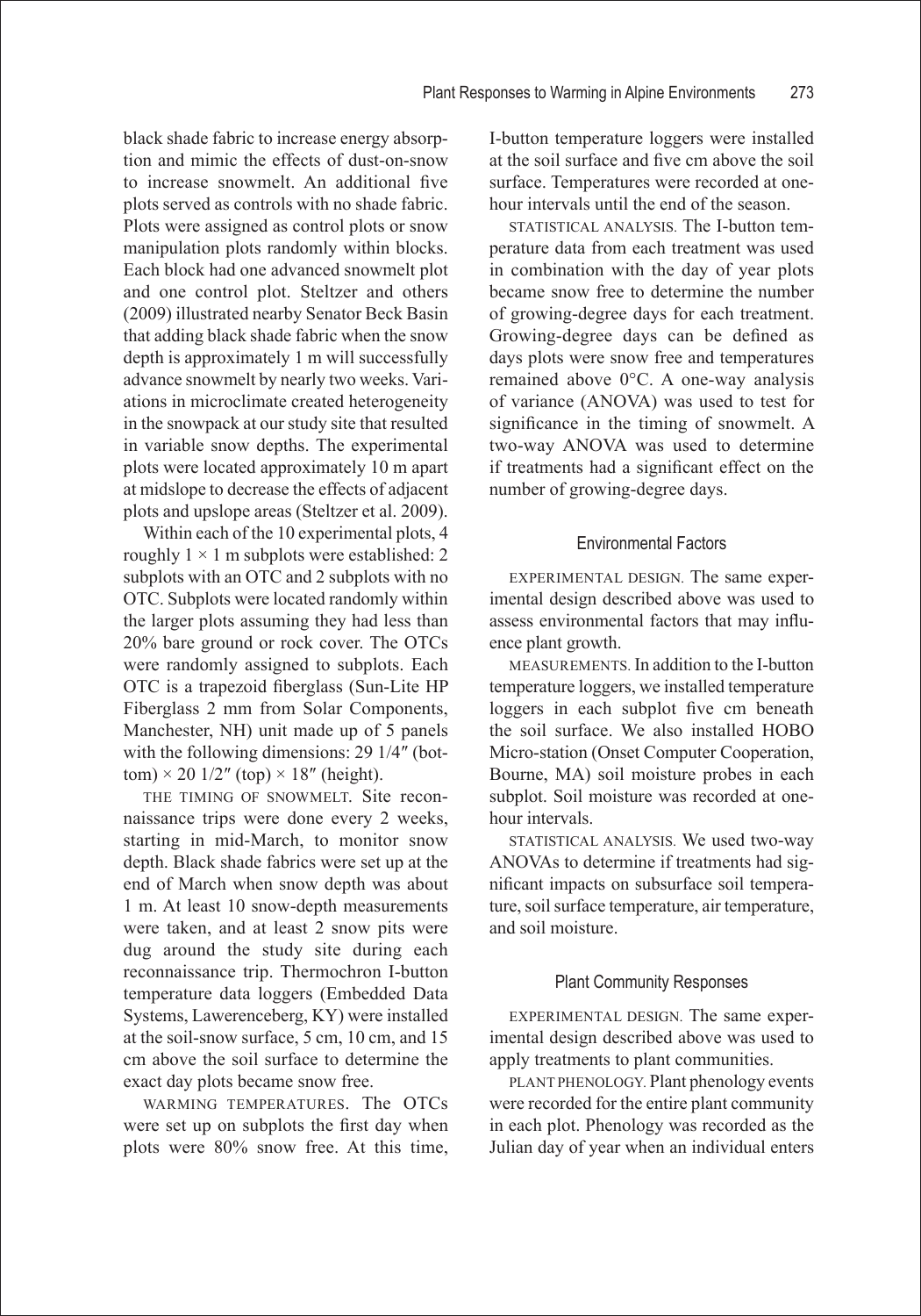a new vegetative or reproductive stage. Vegetative stages for species included first leaf emergence and first leaf fully expanded for all species, as well as first leaf color change for fall (Steltzer et al. 2009). Reproductive stages included first flower open and first fruit fully developed. Observations were made every 2–3 days or as weather permitted.

ABIOTIC MEASUREMENTS. I-button data loggers were used to quantify subnivean soil and air temperature in each subplot. Two subnivean snow temperature data loggers (one at the soil surface and one at 5 cm above the soil surface) were established from mid-March until snowmelt at one-hour intervals in each of the 10 experimental plots. These measurements along with regular field reconnaissance allowed us to determine the day of melt-out as the first day when temperatures at the soil surface reached either +5°C at day or +1°C at night and when the daily temperature exceeded 5°C, which is a temperature generally not characteristic of snow presence (Wipf, Rixen, and Mulder 2006). Following snow melt-out and subplot establishment, two I-button data loggers in each subplot were established: one at 2 cm within the soil and one 5 cm above the soil surface. Loggers recorded data every hour for the entire growing season (snowmelt-off until first snow ~mid-September). These data loggers along with information from the nearest weather station allowed us to quantify the number of potential frost events and growing-degree days that plants experienced under different experimental treatments (figure 17.1).

STATISTICAL ANALYSIS. We used PC-ORD to complete a nonmetric multidimensional scaling with a Euclidean distance measure to compare plant community responses.

# RESULTS

### Growing Season Length

We found a difference in snow temperature for advanced plots compared to nonadvanced



**Figure 17.1.** Average growing-degree days  $\pm$  SE. C/N = control plot, no warming; C/O = control plot + warming; A/N = advanced snowmelt plot, no warming; and A/O = Advanced snowmelt plot + warming. Letters indicate significance  $(F = (8, 306), P = 0.009)$  and  $N = 5$ .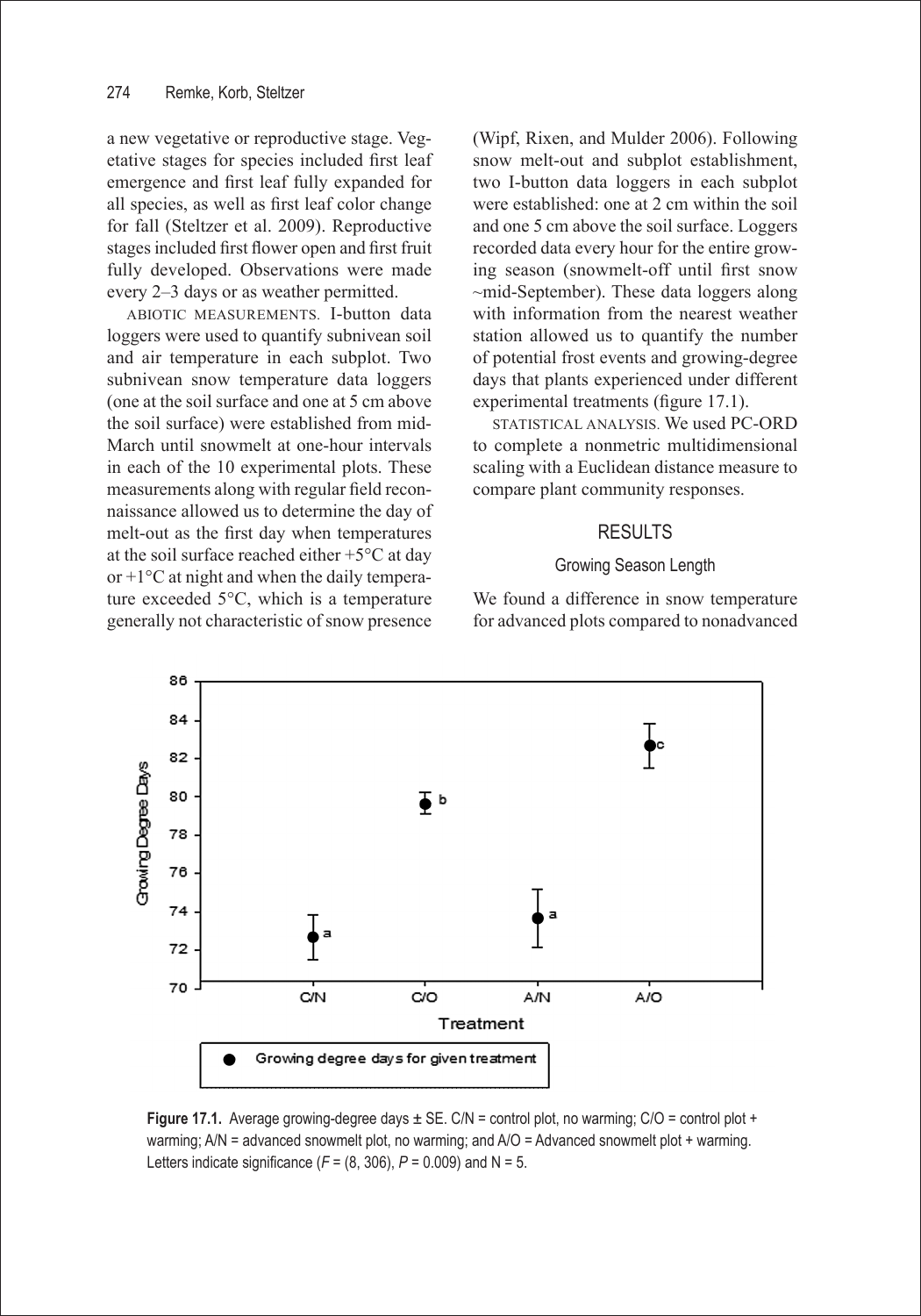plots where temperature increased by about  $1.4\degree C \pm 0.02\degree C$  (*F* = (3, 895), *P* = 0.007 [figure 17.2]). This change in temperature increased melt rates with advanced plots melting earlier than adjacent nonadvanced plots by up to 14 days. We also found trends in air and soil temperature related to snowmelt and warming. This created alterations in the growing season length in which early snowmelt plots with OTCs had the greatest number of growing-degree days with about 82 days, while control plots only had 72 growing-degree days (figure 17.1). Soil temperature was altered by advanced snowmelt with a  $1.2^{\circ}$ C-2.0°C  $\pm$  0.02°C decrease in overall nighttime average temperature throughout the growing season  $(F = (9, 602))$ , *P* = 0.004 [table 17.1]).

### Environmental Factors

Air temperature was altered by warming treatments throughout the growing season with an average of  $2.2^{\circ}\text{C} \pm 1.2^{\circ}\text{C}$  (*F* = (42, 339), *P* = 0.0001[table 17.2]). The increase in air temperature directly correlates with a decrease in soil moisture in advanced and nonadvanced plots that contain open top-warming chambers, which decreases soil moisture by about  $0.2 \text{ m}^3$  water/m<sup>3</sup> soil ( $F =$ (29, 990), *P* = 0.0001 [table 17.3]).

### Plant Community Responses

We saw strong groupings in terms of responses of the entire plant community under varying treatments in terms of first flower development and first seed development using multivariate analysis (figure 17.3a and b).

#### **DISCUSSION**

We showed that OTC warming chambers significantly increase air temperatures and lengthen the growing season supporting



**Figure 17.2.** Mean temperature of snow profiles for control plots and advanced snowmelt plots near West Turkshead Peak, southwestern Colorado. Advanced plots were significantly warmer within the snowpack  $(F = (3, 895), P = 0.007)$  during the day and night than control plots  $(N=5)$ .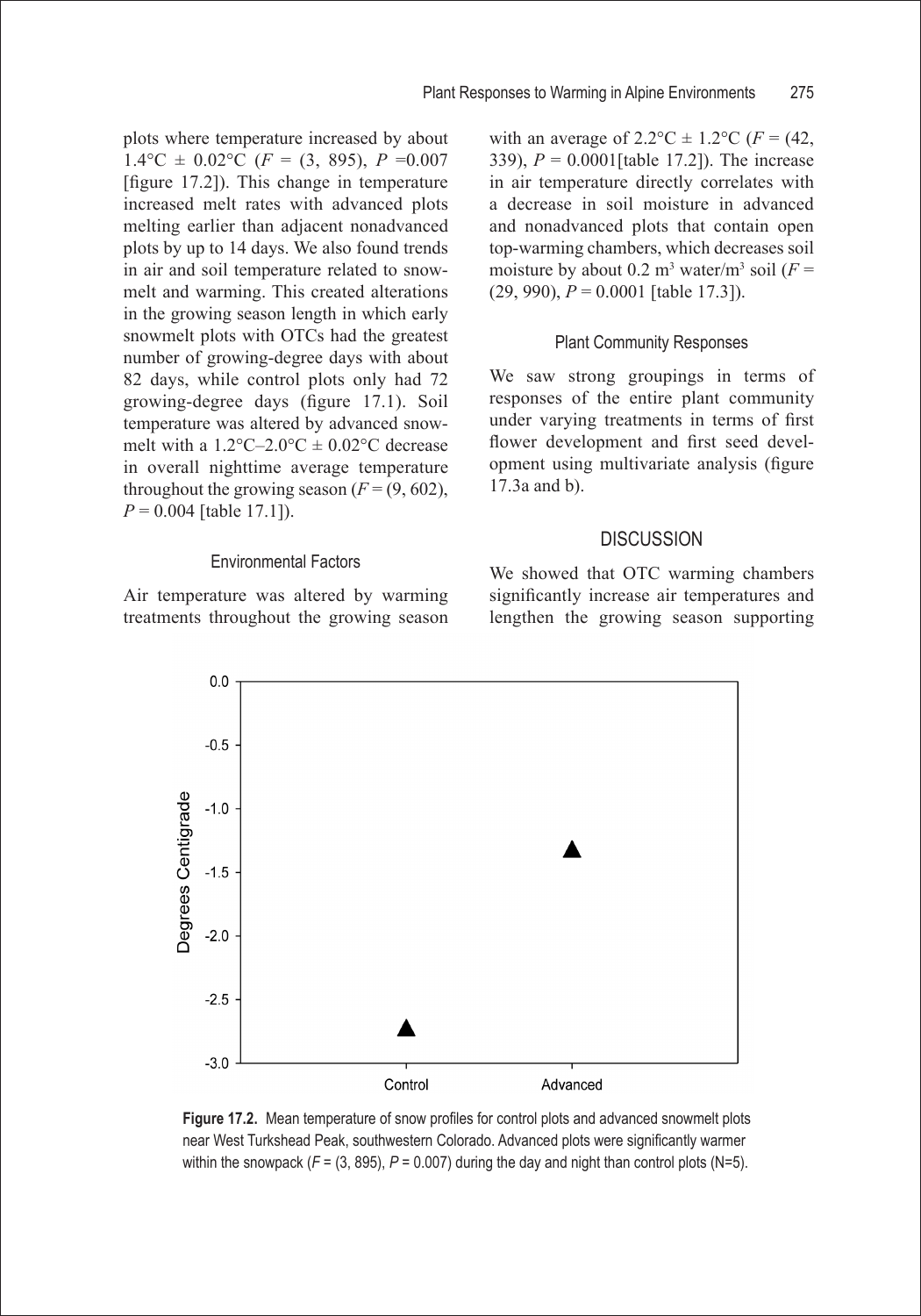| <b>Treatment</b>                         | <b>Max Day Soil</b><br>Temp $(^{\circ}C)$ | Min Night Soil<br>Temp $(^{\circ}C)$ | <b>Mean Day Soil</b><br>Temp $(^{\circ}C)$ | <b>Mean Night Soil</b><br>Temp $(^{\circ}C)$ |  |
|------------------------------------------|-------------------------------------------|--------------------------------------|--------------------------------------------|----------------------------------------------|--|
| Control, No Warming                      | 14.00 a                                   | 1.75a                                | 9.37a                                      | 8.49 a                                       |  |
| Control, with Warming                    | 19.88 a                                   | 1.75a                                | 9.84 a                                     | 9.28a                                        |  |
| Advanced Snowmelt,<br>No Warming         | 12.38 a                                   | 1.13a                                | 8.34 <sub>b</sub>                          | 7.26 <sub>b</sub>                            |  |
| <b>Advanced Snowmelt</b><br>with Warming | 17.25 a                                   | 1.38a                                | 8.42 <sub>b</sub>                          | 7.41 b                                       |  |

**Table 17.1.** Mean and maximum day (700, 1,859 hours) and mean and minimum night (1,900, 659 hours) soil temperatures 2 cm below soil surface for advanced snowmelt/warming treatment combination plots near West Turkshead Peak, southwestern Colorado ( $N = 5$ )<sup>†</sup>

†Different letters indicate significance (P ≤ 0.05) among treatments for specific temperature measurements.

**Table 17.2.** Mean and maximum day (700–1,859 hours) and mean and minimum night (1,900–659 hours) air temperatures (°C) 2 cm below soil surface for advanced snowmelt/warming treatment combination plots near West Turkshead Peak, southwestern Colorado ( $N = 5$ )  $\dagger$ 

| <b>Treatment</b>                         | <b>Max Day Air</b><br>Temp $(^{\circ}C)$ | Min Night Air<br>Temp $(^{\circ}C)$ | <b>Mean Day Air</b><br>Temp $(^{\circ}C)$ | <b>Mean Night Air</b><br>Temp $(^{\circ}C)$ |
|------------------------------------------|------------------------------------------|-------------------------------------|-------------------------------------------|---------------------------------------------|
| Control, No warming                      | 19 a                                     | $-2a$                               | 16.57a                                    | 4.92a                                       |
| Control with<br>Warming                  | 21.5 <sub>b</sub>                        | $-1a$                               | 17.99 <sub>b</sub>                        | 5.69 a                                      |
| Advanced Snowmelt,<br>no Warming         | 17.5a                                    | $-4a$                               | 16.57a                                    | 4.56 a                                      |
| <b>Advanced Snowmelt</b><br>with Warming | 21 <sub>b</sub>                          | $-3a$                               | 19.96 <sub>b</sub>                        | 5.19 a                                      |

†Different letters indicate significance (P≤0.05) among treatments for specific temperature measurements.

**Table 17.3.** Average soil moisture in different treatments near West Turkshead Peak, southwestern Colorado (N=5)†

| <b>Treatment</b>               | Soil Moisture $(m^3 water/m^3 sol)$ |
|--------------------------------|-------------------------------------|
| Control, No Warming            | 0.133075 a                          |
| Control with Warming           | 0.072825 b                          |
| Advanced Snowmelt, no Warming  | 0.162775a                           |
| Advanced Snowmelt with Warming | 0.051247 b                          |

<sup>†</sup>In warming chambers soil moisture significantly decreased ( $F = (29, 990)$ ,  $P = 0.0001$ ), which is directly correlated with an increase in air temperature ( $DF = 15$ ,  $P = 0.007$ ), implying that warmer conditions significantly decrease available moisture within the soil profile.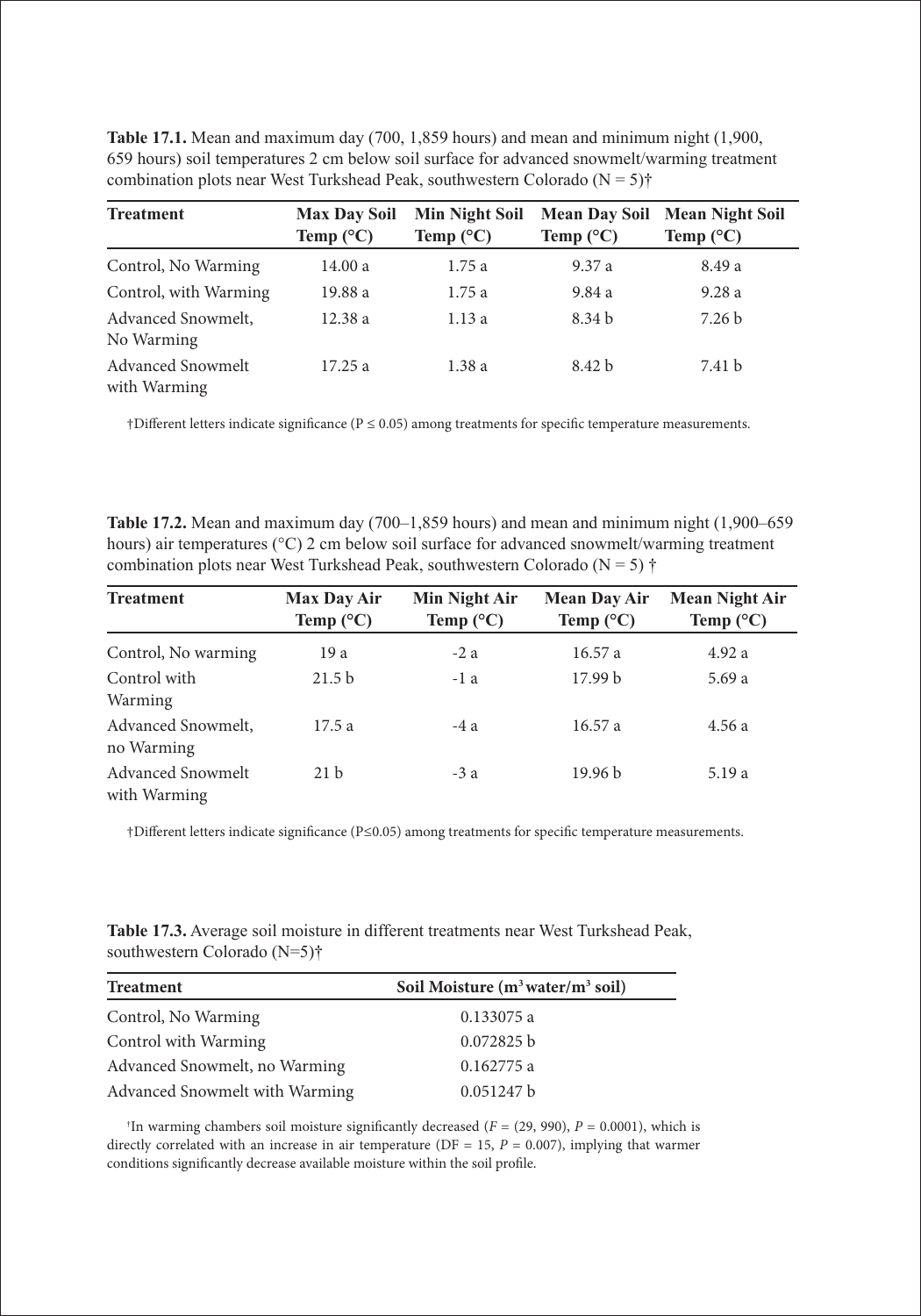

**Figure 17.3.** Nonmetric multidimensional scaling with Euclidean distance measure for timing of first flower (A) and first seed (B) for plant communities exposed to four different treatments. Each symbol represents one replicate for a given treatment (N = 5/treatment). Vector data represents variables driving differences in community responses.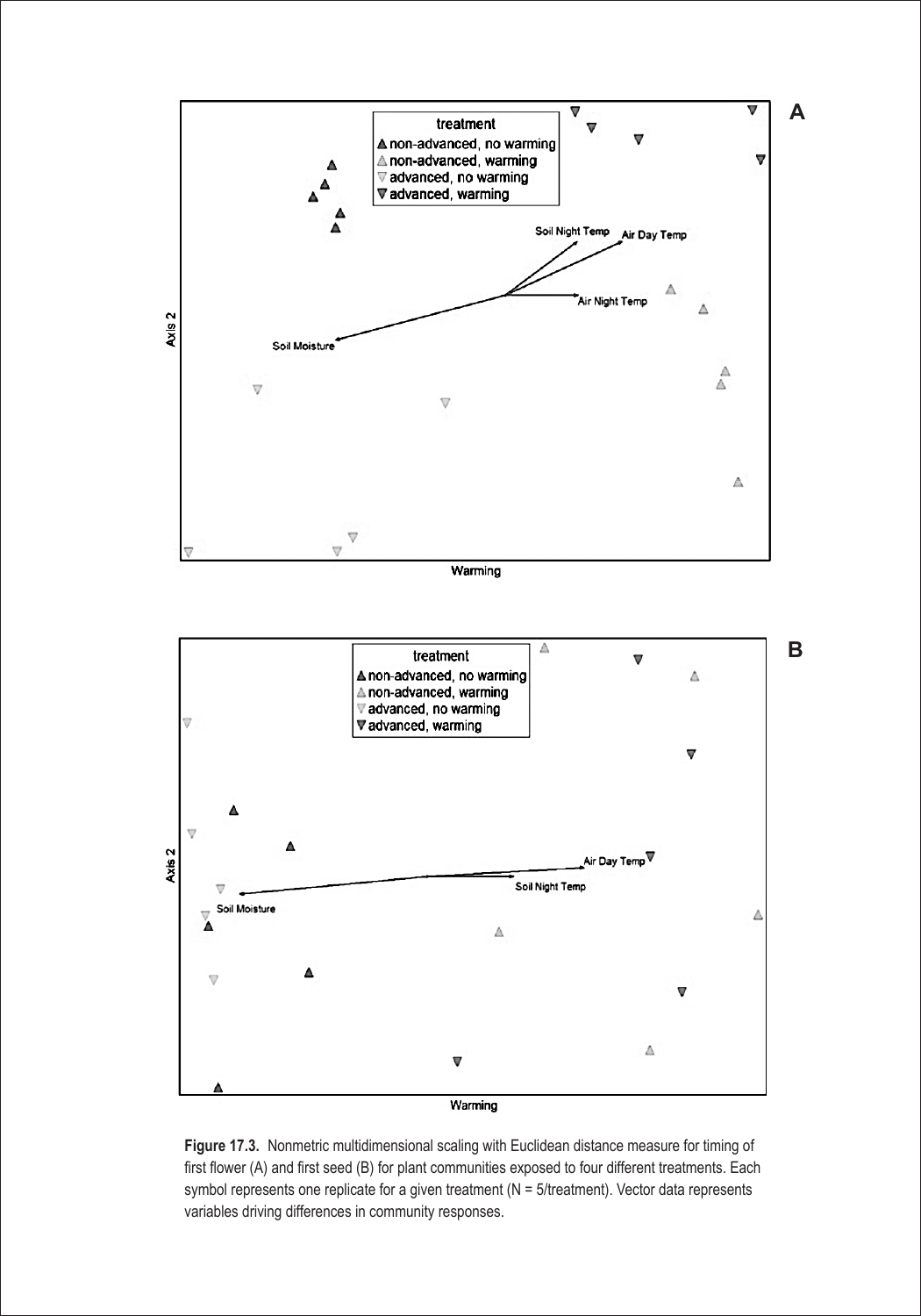research from multiple artificial warming experiments worldwide (Hollister, Webber, and Bay 2005; Liu et al. 2011; Takahashi 2005). The growing season was expanded more when warming treatments were combined with advanced snowmelt treatments; this supports our initial hypothesis. By extending the growing season, plants are likely to exhibit increased biomass, which may increase competition for limited nutrients (Doak and Morris 2010). Changes in the balance of competitive versus facilitative interactions due to a longer growing season may alter Alpine plant community compositions (Callaway et al. 2002).

We found that the timing of snowmelt had a direct relationship with nighttime soil temperature, and advanced snowmelt plots' lower temperatures, which may play a role in biochemical reactions in early spring, such as seed germination and root respiration. Chambers (1995) showed that in Alpine environments soil temperature, seed germination, and seedling survival rates are positively correlated. The correlation suggests that a decrease in soil temperature would decrease germination rates and seedling survivability. Following seedling maturity soil temperature still impacts survival rates of seedlings because of the temperature's effects on plant respiration rates. Higgins and Spomer (1976) found that Alpine plant species often have higher root respiration rates to accommodate for cold soil temperatures. This idea is supported by Cooper (2004) who illustrated that root respiration rates in the Alpine are directly related to the percentage of below-ground biomass for Alpine plant species. Root respiration rates in cold environments allow for Alpine plant species to rapidly develop leaves and shoots after snowmelt from large root systems that are protected from cold winter temperatures by the insulated properties of soil and snow (Bowman 2000). As air temperatures increase and the soil becomes drier, soil temperature begins to rapidly increase, which may result in a variety of species-specific alterations to growth and survival. Species that cannot adjust their sensitivity to temperature-dependent, root-respiration rates will have a poor survival rate because warmer temperatures increase respiration rates but not photosynthetic rates (Bowman 2000; Cooper 2004).

The plant community responded to the timing of snowmelt and warming temperatures individually and combined by changing the timing of key phenological events (figure 17.3). This illustrates that the Alpine plant community at our study is sensitive to changing climatic conditions and could be transformed if altered climatic conditions continue over extended periods (Zhang and Welker 1996). End-of-season phenological events, such as first seed development, show resiliency to early snowmelt but are impacted by warming; this supports findings from Steltzer et al. (2009) and Hollister, Webber, and Bay (2005). This finding also demonstrates that early-season events, such as timing of snowmelt, have little-to-no-effect on key phenological events near the end of the growing season, such as first seed development (Bowman 2000; Kudo and Hirao 2006).

Alpine plant productivity may increase, resulting in changes to biodiversity if climatic conditions favor a warmer and longer growing season (Cooper 2004; Zhang and Welker 1996). Warming in the Alpine may result in a decrease in biodiversity and a loss of species typically found only in Alpine environments (Fried, Petit, and Reboud 2010). Zhang and Welker (1996) showed that warmer conditions created a more competitive environment that favored grass species over forb species. Further research is needed to better understand the coupled effects of early snowmelt and warming on Alpine plant communities despite clear trends occurring under one event or the other. Specifically, future research should focus on species-specific responses and species interactions.

These findings suggest that management of Alpine ecosystems may be directed to prevent disturbance to Alpine environments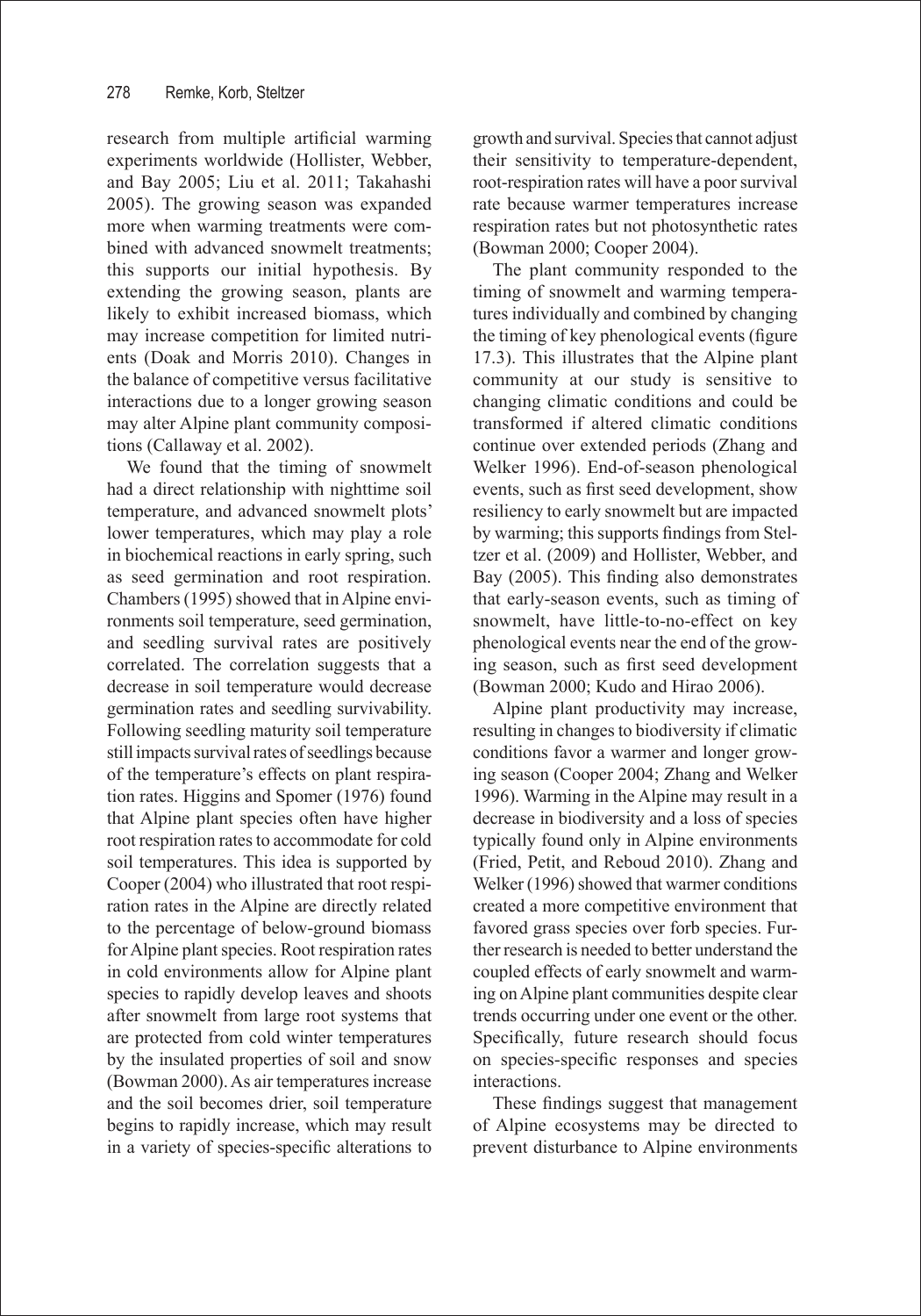by targeting arid system restoration. Since air-borne dust is sourced to arid landscapes that have been disturbed, a wise management objective could be to restore vegetation in arid regions and thus prevent future dust storms (Painter et al. 2010; Munson et al. 2011). Our data show the sensitivity of Alpine ecosystems to alterations of the landscape in arid regions, and this suggests that more regional-wide land management perspectives ought to be taken.

# ACKNOWLEDGMENTS

The GIS Shapefiles and datasets were provided by the United States Geologic Survey, the Center for Snow and Avalanche Studies, the Colorado Trail Foundation, the U.S. Bureau of Reclamation, the Mountain Studies Institute of Colorado, the National Agriculture Imagery Program, and Esri.

## **REFERENCES**

- Agrawal, Anurag A., David D. Ackerly, Fred Adler, A. Elizabeth Arnold, Carla Cáceres, Daniel F. Doak, Eric Post, Peter J. Hudson, John Maron, Kailen A. Mooney, et al. 2007. "Filling Key Gaps in Population and Community Ecology." *Frontiers in Ecology and the Environment* 5(3): 145–52.
- Brooker, Rob W., Fernando T. Maestre, Ragan M. Callaway, Christopher L. Lortie, Lohengrin A. Cavieres, Georges Kunstler, Pierre Liancourt, Katja Tielbörger, Justin M. J. Travis, et al. 2007. "Facilitation in Plant Communities: the Past, the Present, and the Future." *Journal of Ecology* 96(1):18–34. Available at http://onlinelibrary. wiley.com/doi/10.1111/j.1365-2745.2007 .01295.x/full.
- Callaway, Ragan M., R. W. Brooker, Philippe Choler, Zaal Kikvidze, Christopher J. Lortie, Richard Michalet, Leonardo Paolini, Francisco I. Pugnaire, Beth Newingham, Erik T. Aschehoug, et al. 2002. "Positive Interactions Among Alpine Plants Increase with Stress." *Nature* 417(6891):844–48.
- Chambers, Jeanne C. 1995. "Disturbance, Life History Strategies, and Seed Fates in Alpine

Herbfield Communities." *American Journal of Botany* 82(3):421–33.

- Cooper, Elisabeth J. 2004. "Out of Sight, Out of Mind: Thermal Acclimation of Root Respiration in Arctic Ranunculus." *Arctic, Antarctic, and Alpine Research* 36(3):308–13.
- Doak, Daniel F., and William F. Morris. 2009. "Demographic Compensation and Tipping Points in Climate-induced Range Shifts." *Nature* 467: 959–62.
- Fried, Guillaume, Sandrine Petit, and Xavier Reboud. 2010. "A Specialist-generalist Classification of the Arable Flora and Its Response to Changes in Agricultural Practices." *BMC Ecology* 10(1):20–31.
- Higgins, Paul D., and George G. Spomer. 1976. "Soil Temperature Effects on Root Respiration and the Ecology of Alpine and Subalpine Plants." *Botanical Gazette* 137(2):110–120.
- Hollister, Robert D., Patrick J. Webber, and Christian Bay. 2005. "Plant Response To Temperature In Northern Alaska: Implications For Predicting Vegetation Change." *Ecology* 86(6): 1562–70.
- Kerr, R. A. 2007. "CLIMATE CHANGE: Global Warming Coming Home to Roost in the American West." *Science* 318(5858):1859.
- Kudo, Gaku, and Akira S. Hirao. 2006. "Habitatspecific Responses in the Flowering Phenology and Seed Set of Alpine Plants to Climate Variation: Implications for Global-change Impacts." *Population Ecology* 48(1):49–58.
- Lau, J. A., and J. T. Lennon. 2012. "Rapid Responses of Soil Microorganisms Improve Plant Fitness in Novel Environments." *Proceedings of the National Academy of Sciences* (109):14058–62.
- Liu, Yinzhan, Peter Reich, Guoyong Li, and Shucun Sun. 2011. "Shifting Phenology and Abundance Under Experimental Warming Alters Trophic Relationships and Plant Reproductive Capacity." *Ecology* (92):1201–07. DOI.org/ 10.1890/10-2060.1. Available at http://www .esajournals.org.
- Maestre, Fernando T., and Jordi Cortina. 2004. "Do Positive Interactions Increase with Abiotic Stress? A Test from a Semi-arid Steppe." *Proceedings of the Royal Society B: Biological Sciences* 271(0):S331–333.
- Munson, Seth M., Jayne Belnap, and Gregory S. Okin. 2011. "Responses of Wind Erosion to Climate-induced Vegetation Changes on the